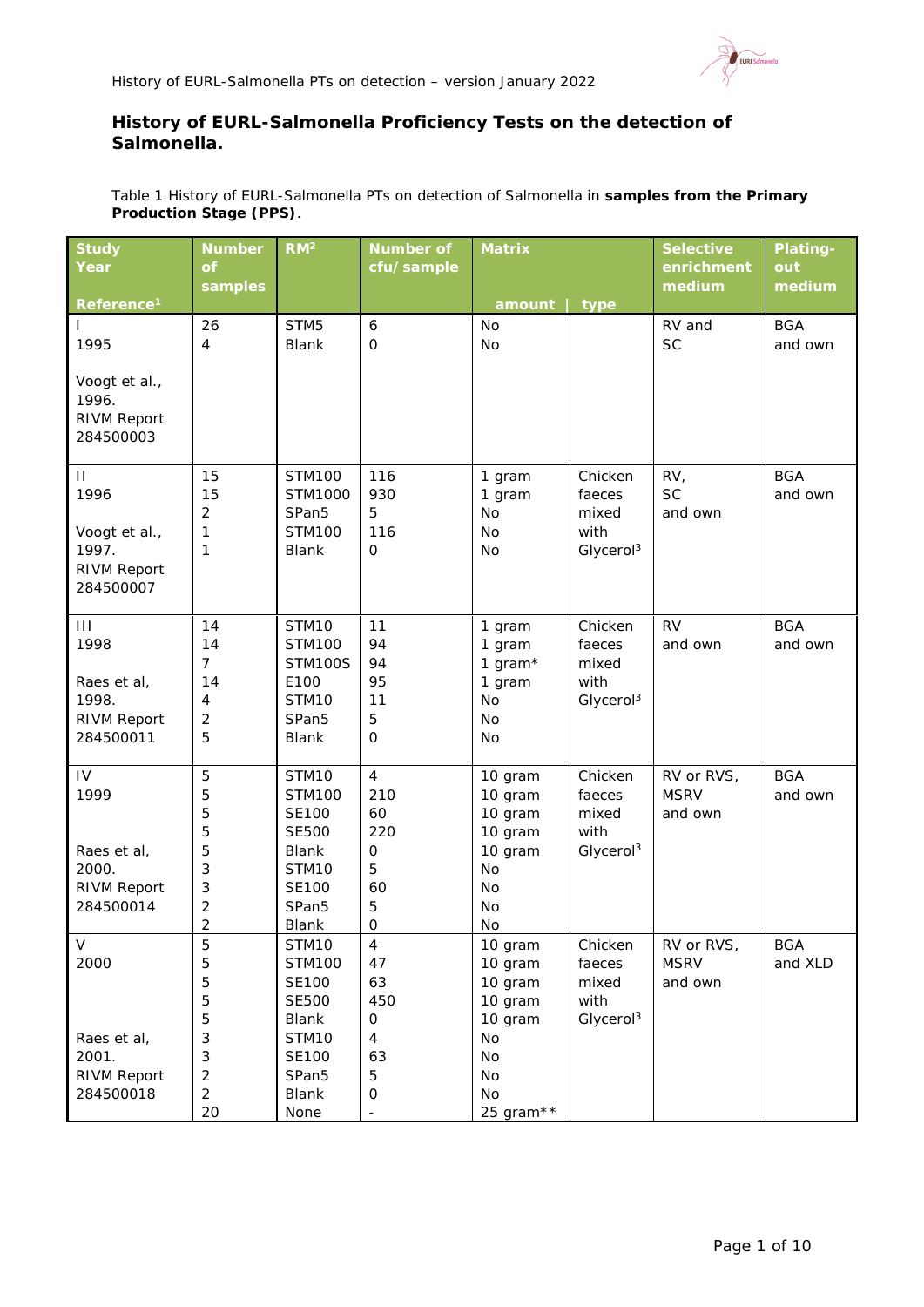EURL Salmonella

### *Table 1 (continued)*

| <b>Study</b>           | <b>Number</b>        | $\overline{RM^2}$             | <b>Number of</b>         | <b>Matrix</b>      |                       | <b>Selective</b> | Plating-   |
|------------------------|----------------------|-------------------------------|--------------------------|--------------------|-----------------------|------------------|------------|
| Year                   | of                   |                               | cfu/sample               |                    |                       | enrichment       | out        |
|                        | samples              |                               |                          |                    |                       | medium           | medium     |
| Reference <sup>1</sup> |                      |                               |                          | amount             | type                  |                  |            |
| VI                     | 5                    | STM10                         | 11                       | 10 gram            | Chicken               | RVS,             | BGA,       |
| 2002                   | 5                    | <b>STM100</b>                 | 139                      | 10 gram            | faeces                | MSRV,            | <b>XLD</b> |
|                        | 5                    | <b>SE100</b>                  | 92                       | 10 gram            | mixed                 | <b>MKTTn</b>     | and own    |
|                        | 5                    | <b>SE500</b>                  | 389                      | 10 gram            | with                  | and own          |            |
|                        | 5                    | <b>Blank</b>                  | $\mathsf O$              | 10 gram            | Glycerol <sup>3</sup> |                  |            |
| Korver et al.,         | 3                    | STM <sub>10</sub>             | 11                       | <b>No</b>          |                       |                  |            |
| 2003.                  | 3                    | <b>SE100</b>                  | 92                       | <b>No</b>          |                       |                  |            |
| <b>RIVM Report</b>     | $\overline{c}$       | SPan <sub>5</sub>             | 5                        | <b>No</b>          |                       |                  |            |
| 330300001              | $\overline{c}$       | <b>Blank</b>                  | $\mathbf 0$              | <b>No</b>          |                       |                  |            |
|                        | 20                   | None                          | $\overline{\phantom{a}}$ | 25 gram**          |                       |                  |            |
| VII                    | 5                    | STM <sub>10</sub>             | 12                       | 10 gram            | Chicken               | RVS,             | BGA,       |
| 2003                   | 5                    | <b>STM100</b>                 | 96                       | 10 gram            | faeces                | MSRV,            | <b>XLD</b> |
|                        | 5                    | <b>SE100</b>                  | 127                      | 10 gram            | mixed                 | <b>MKTTn</b>     | and own    |
|                        | 5                    | <b>SE500</b>                  | 595                      | 10 gram            | with                  | and own          |            |
|                        | 5                    | <b>Blank</b>                  | $\mathsf{O}$             | 10 gram            | Glycerol <sup>3</sup> |                  |            |
| Korver et al.,         | 3                    | STM <sub>10</sub>             | 12                       | <b>No</b>          |                       |                  |            |
| 2005.                  | 3                    | <b>SE100</b>                  | 127                      | <b>No</b>          |                       |                  |            |
| <b>RIVM Report</b>     | 2                    | SPan <sub>5</sub>             | 9                        | No                 |                       |                  |            |
| 330300004              | $\overline{2}$       | <b>Blank</b>                  | $\mathsf{O}$             | <b>No</b>          |                       |                  |            |
|                        | 20<br>$\overline{7}$ | None                          | $\blacksquare$           | 10 gram**          |                       | <b>MSRV</b>      | <b>XLD</b> |
| VIII<br>2004           | 4                    | STM10                         | 13<br>81                 | 10 gram            | Chicken               |                  |            |
|                        | $\overline{7}$       | <b>STM100</b><br><b>SE100</b> | 74                       | 10 gram            | faeces<br>mixed       | and own          | and own    |
|                        | 4                    | <b>SE500</b>                  | 434                      | 10 gram<br>10 gram | with                  |                  |            |
|                        | 3                    | <b>Blank</b>                  | $\mathsf{O}$             | 10 gram            | Glycerol <sup>3</sup> |                  |            |
|                        | 3                    | STM <sub>10</sub>             | 13                       | <b>No</b>          |                       |                  |            |
| Korver et al.,         | 2                    | <b>SE100</b>                  | 74                       | No                 |                       |                  |            |
| 2005.                  | 1                    | <b>SE500</b>                  | 434                      | <b>No</b>          |                       |                  |            |
| <b>RIVM Report</b>     | 2                    | SPan <sub>5</sub>             | $\overline{7}$           | <b>No</b>          |                       |                  |            |
| 330300008              | 2                    | <b>Blank</b>                  | $\mathbf 0$              | No                 |                       |                  |            |
|                        | 20                   | None                          | $\overline{a}$           | 10 gram $**$       |                       |                  |            |
| 1X                     | 5                    | STM <sub>10</sub>             | 9                        | 10 gram            | Chicken               | <b>MSRV</b>      | <b>XLD</b> |
| 2005                   | 5                    | <b>STM100</b>                 | 86                       | 10 gram            | faeces                | and own          | and own    |
|                        | 5                    | <b>SE100</b>                  | 122                      | 10 gram            |                       |                  |            |
|                        | 5                    | <b>SE500</b>                  | 441                      | 10 gram            |                       |                  |            |
|                        | 5                    | Blank                         | $\mathbf 0$              | 10 gram            |                       |                  |            |
|                        | 3                    | STM10                         | 9                        | No                 |                       |                  |            |
| Berk et al.,           | 2                    | SE100                         | 86                       | No                 |                       |                  |            |
| 2006.                  | 1                    | <b>SE500</b>                  | 441                      | No                 |                       |                  |            |
| <b>RIVM Report</b>     | $\overline{c}$       | SPan <sub>5</sub>             | 7                        | No                 |                       |                  |            |
| 330300011              | $\overline{2}$       | Blank                         | 0                        | No                 |                       |                  |            |
|                        | 10                   | None                          | $\frac{1}{2}$            | 10 gram***         |                       |                  |            |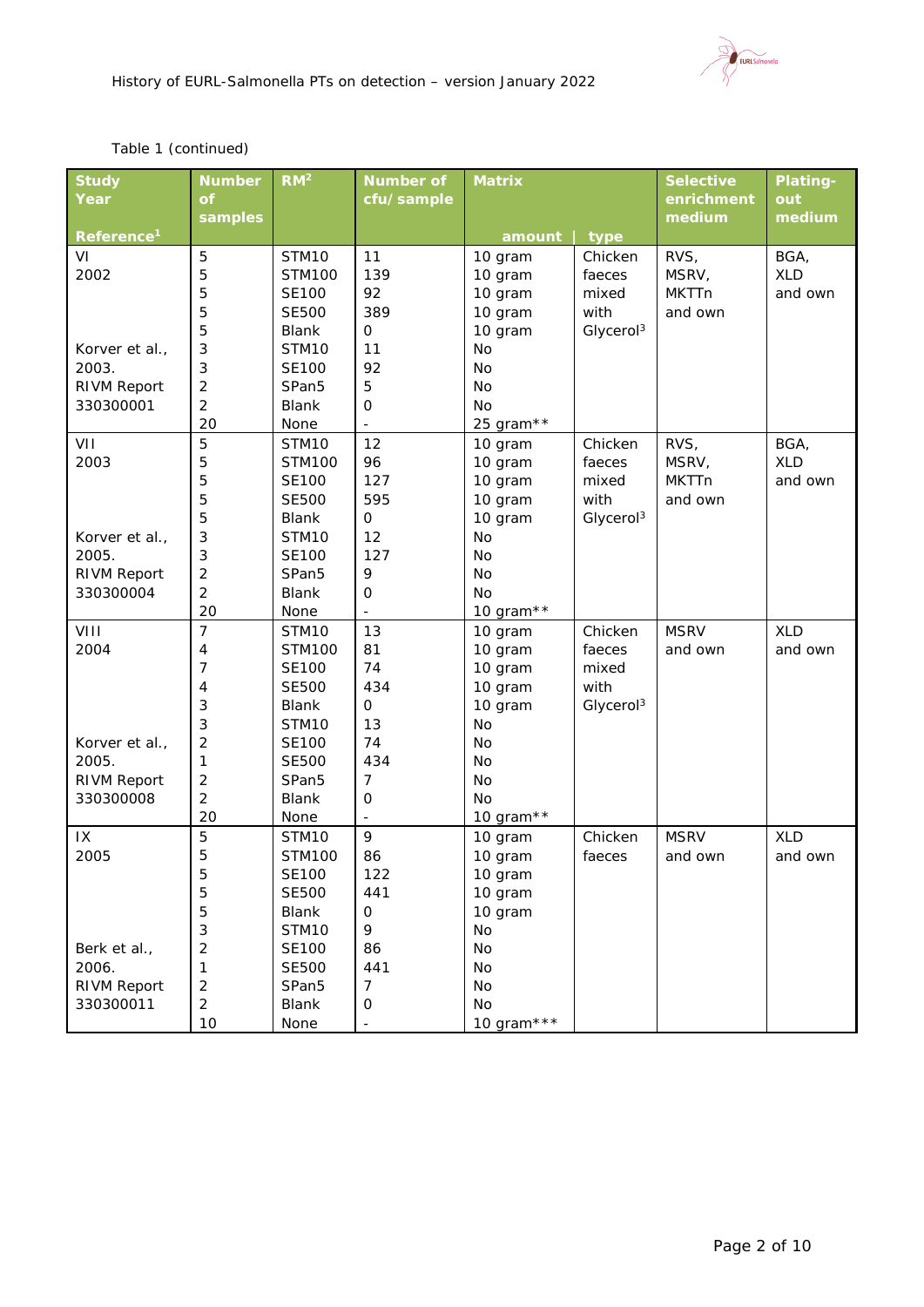

## *Table 1 (continued)*

| <b>Study</b>              | <b>Number</b>  | RM <sup>2</sup>   | <b>Number of</b> | <b>Matrix</b> |         | <b>Selective</b> | Plating-   |
|---------------------------|----------------|-------------------|------------------|---------------|---------|------------------|------------|
| Year                      | <b>of</b>      |                   | cfu/sample       |               |         | enrichment       | out        |
|                           | samples        |                   |                  |               |         | medium           | medium     |
| Reference <sup>1</sup>    |                |                   |                  | amount        | type    |                  |            |
| X                         | 5              | STM10             | 9                | 10 gram       | Pig     | <b>MSRV</b>      | <b>XLD</b> |
| 2006                      | 5              | <b>STM100</b>     | 98               | 10 gram       | faeces  | and own          | and own    |
|                           | 5              | <b>SE100</b>      | 74               | 10 gram       |         |                  |            |
|                           | 5              | <b>SE500</b>      | 519              | 10 gram       |         |                  |            |
|                           | 5              | <b>Blank</b>      | 0                | 10 gram       |         |                  |            |
| Kuijpers et al.,          | 3              | STM <sub>10</sub> | 9                | <b>No</b>     |         |                  |            |
| 2007.                     | $\overline{2}$ | <b>SE100</b>      | 98               | <b>No</b>     |         |                  |            |
| <b>RIVM Report</b>        | 1              | <b>SE500</b>      | 519              | <b>No</b>     |         |                  |            |
| 330604004                 | 2              | SPan <sub>5</sub> | 5                | <b>No</b>     |         |                  |            |
|                           | $\overline{2}$ | Blank             | $\mathbf 0$      | No            |         |                  |            |
| XI                        | 5              | STM5              | $\boldsymbol{6}$ | 10 gram       | Chicken | <b>MSRV</b>      | <b>XLD</b> |
| 2008                      | 5              | <b>STM50</b>      | 47               | 10 gram       | faeces  | and own          | and own    |
|                           | 5              | <b>SE10</b>       | 9                | 10 gram       |         |                  |            |
|                           | 5              | <b>SE100</b>      | 90               | 10 gram       |         |                  |            |
|                           | 5              | <b>Blank</b>      | $\mathbf 0$      | 10 gram       |         |                  |            |
| Kuijpers et al.,          | 3              | STM5              | 6                | No            |         |                  |            |
| 2008.                     | $\overline{2}$ | <b>SE10</b>       | 9                | No            |         |                  |            |
| <b>RIVM Report</b>        | 1              | <b>SE100</b>      | 90               | No            |         |                  |            |
| 330604011                 | 2              | SPan <sub>5</sub> | 5                | No            |         |                  |            |
|                           | 2              | Blank             | $\mathbf 0$      | No            |         |                  |            |
| XII                       | 5              | STM5              | $\boldsymbol{6}$ | 10 gram       | Chicken | <b>MSRV</b>      | <b>XLD</b> |
| 2009                      | 5              | <b>STM50</b>      | 53               | 10 gram       | faeces  | and own          | and own    |
|                           | 5              | <b>SE20</b>       | 18               | 10 gram       |         |                  |            |
|                           | 5              | SE100             | 84               | 10 gram       |         |                  |            |
|                           | 5              | <b>Blank</b>      | $\mathbf 0$      | 10 gram       |         |                  |            |
|                           | 3              | STM5              | 6                | <b>No</b>     |         |                  |            |
| Kuijpers et al.,<br>2009. | $\overline{2}$ | <b>SE20</b>       | 18               | <b>No</b>     |         |                  |            |
|                           |                | <b>SE100</b>      | 84               | <b>No</b>     |         |                  |            |
| <b>RIVM Report</b>        | 1              |                   | 7                | <b>No</b>     |         |                  |            |
| 330604014                 | 2              | SPan <sub>5</sub> |                  |               |         |                  |            |
|                           | 2              | Blank             | $\mathbf 0$      | No            |         |                  |            |
| XIII                      | 5              | STM <sub>5</sub>  | 5                | 10 gram       | Chicken | <b>MSRV</b>      | <b>XLD</b> |
| 2010                      | 5              | <b>STM50</b>      | 56               | 10 gram       | faeces  | and own          | and own    |
|                           | 5              | <b>SE20</b>       | 13               | 10 gram       |         |                  |            |
|                           | 5              | <b>SE100</b>      | 78               | 10 gram       |         |                  |            |
|                           | 5              | Blank             | $\mathsf{O}$     | 10 gram       |         |                  |            |
| Kuijpers et al.,          | 4              | <b>SE20</b>       | 22               | 10 gram*      |         |                  |            |
| 2010.                     | 2              | STM5              | 8                | No            |         |                  |            |
| <b>RIVM Report</b>        | 2              | <b>SE20</b>       | 13               | No            |         |                  |            |
| 330604018                 | 1              | <b>SE100</b>      | 78               | No            |         |                  |            |
|                           | 1              | Blank             | $\mathbf 0$      | No            |         |                  |            |
| XIV                       | 5              | STM6              | $\boldsymbol{6}$ | 25 gram       | Chicken | <b>MSRV</b>      | <b>XLD</b> |
| 2011                      | 5              | <b>STM61</b>      | 61               | 25 gram       | faeces  | and own          | and own    |
|                           | 5              | SE <sub>6</sub>   | 6                | 25 gram       |         |                  |            |
| Kuijpers and              | 5              | <b>SE57</b>       | 57               | 25 gram       |         |                  |            |
| Mooijman,                 | 5              | Blank             | $\mathbf 0$      | 25 gram       |         |                  |            |
| 2011.                     | 2              | STM6              | 6                | <b>No</b>     |         |                  |            |
| <b>RIVM Report</b>        | 2              | SE <sub>6</sub>   | 6                | No            |         |                  |            |
| 330604023                 | 1              | <b>SE57</b>       | 57               | No            |         |                  |            |
|                           | $\overline{2}$ | Blank             | $\mbox{O}$       | No            |         |                  |            |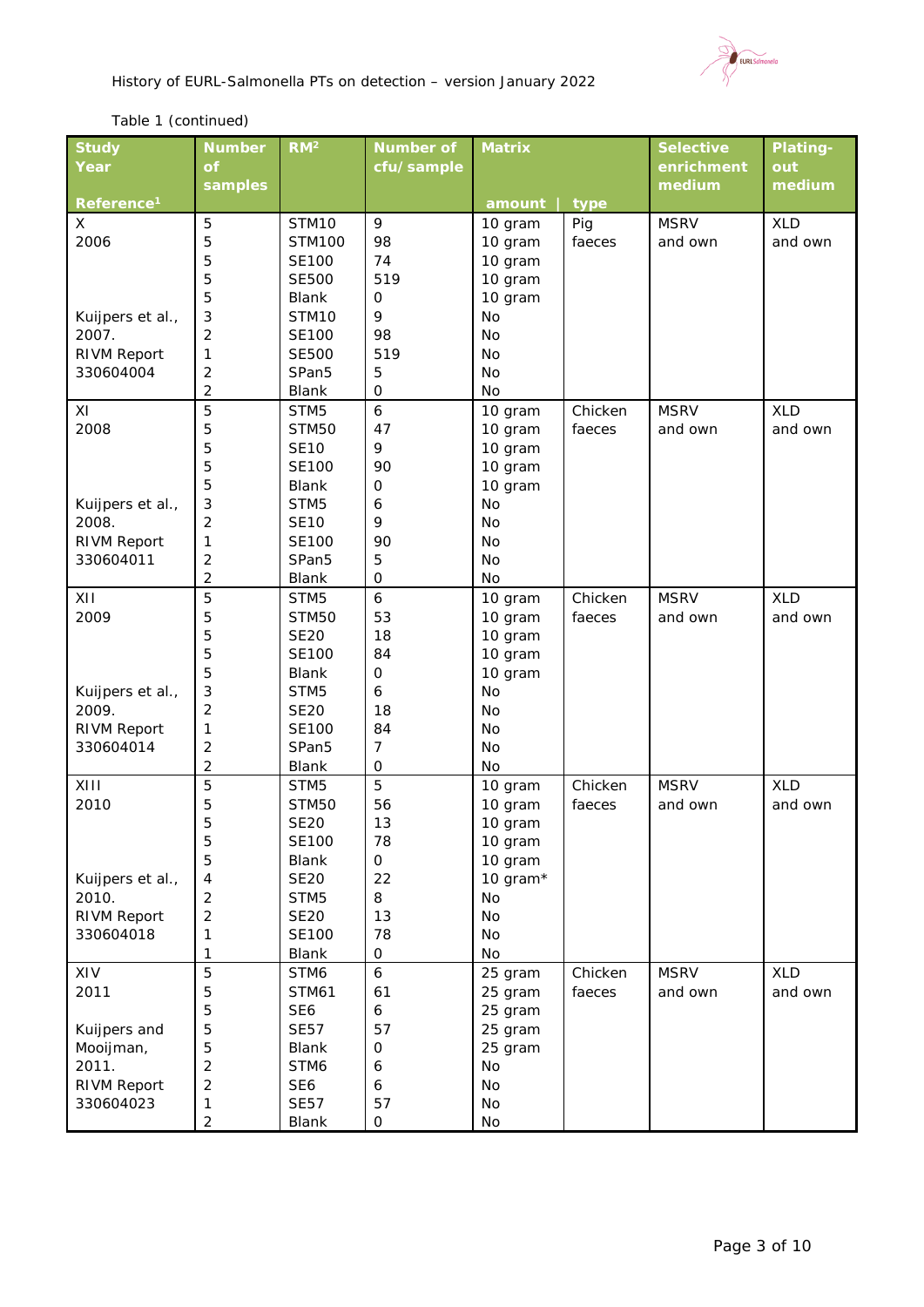

# *Table 1 (continued)*

| Year<br>cfu/sample<br>out<br>Οf<br>enrichment<br>medium<br>samples<br>medium<br>Reference <sup>1</sup><br>type<br>amount<br>$\mathbf{6}$<br>XV<br>5<br>STM10<br>Pig<br><b>MSRV</b><br><b>XLD</b><br>25 gram<br>2012<br>5<br><b>STM58</b><br>58<br>faeces<br>and own<br>25 gram<br>and own<br>$\overline{5}$<br>SD <sub>6</sub><br>6<br>25 gram<br>5<br><b>SD37</b><br>37<br>25 gram<br>Kuijpers and<br>5<br>Mooijman,<br><b>Blank</b><br>$\mathbf{O}$<br>25 gram<br>$\overline{c}$<br>2013.<br>STM10<br>10<br>No<br><b>RIVM Report</b><br>2<br>SD <sub>6</sub><br>6<br>No<br>1<br><b>SD37</b><br>37<br>330604028<br>No | <b>Study</b> | <b>Number</b> | RM <sup>2</sup> | <b>Number of</b> | <b>Matrix</b> |  | <b>Selective</b> | <b>Plating-</b> |
|------------------------------------------------------------------------------------------------------------------------------------------------------------------------------------------------------------------------------------------------------------------------------------------------------------------------------------------------------------------------------------------------------------------------------------------------------------------------------------------------------------------------------------------------------------------------------------------------------------------------|--------------|---------------|-----------------|------------------|---------------|--|------------------|-----------------|
|                                                                                                                                                                                                                                                                                                                                                                                                                                                                                                                                                                                                                        |              |               |                 |                  |               |  |                  |                 |
|                                                                                                                                                                                                                                                                                                                                                                                                                                                                                                                                                                                                                        |              |               |                 |                  |               |  |                  |                 |
|                                                                                                                                                                                                                                                                                                                                                                                                                                                                                                                                                                                                                        |              |               |                 |                  |               |  |                  |                 |
|                                                                                                                                                                                                                                                                                                                                                                                                                                                                                                                                                                                                                        |              |               |                 |                  |               |  |                  |                 |
|                                                                                                                                                                                                                                                                                                                                                                                                                                                                                                                                                                                                                        |              |               |                 |                  |               |  |                  |                 |
|                                                                                                                                                                                                                                                                                                                                                                                                                                                                                                                                                                                                                        |              |               |                 |                  |               |  |                  |                 |
|                                                                                                                                                                                                                                                                                                                                                                                                                                                                                                                                                                                                                        |              |               |                 |                  |               |  |                  |                 |
|                                                                                                                                                                                                                                                                                                                                                                                                                                                                                                                                                                                                                        |              |               |                 |                  |               |  |                  |                 |
|                                                                                                                                                                                                                                                                                                                                                                                                                                                                                                                                                                                                                        |              |               |                 |                  |               |  |                  |                 |
|                                                                                                                                                                                                                                                                                                                                                                                                                                                                                                                                                                                                                        |              |               |                 |                  |               |  |                  |                 |
|                                                                                                                                                                                                                                                                                                                                                                                                                                                                                                                                                                                                                        |              |               |                 |                  |               |  |                  |                 |
| $\overline{2}$<br>Blank<br>$\mathbf 0$<br>No                                                                                                                                                                                                                                                                                                                                                                                                                                                                                                                                                                           |              |               |                 |                  |               |  |                  |                 |
| 9<br>8<br><b>XLD</b><br>XVI<br>STM low<br>10 gram<br>Boot<br><b>MSRV</b>                                                                                                                                                                                                                                                                                                                                                                                                                                                                                                                                               |              |               |                 |                  |               |  |                  |                 |
| 2013<br>and own<br>8<br>STM high<br>81<br>10 gram<br>socks                                                                                                                                                                                                                                                                                                                                                                                                                                                                                                                                                             |              |               |                 |                  |               |  |                  |                 |
| 10 gram<br>with<br>8<br><b>Blank</b><br>$\mathbf 0$                                                                                                                                                                                                                                                                                                                                                                                                                                                                                                                                                                    |              |               |                 |                  |               |  |                  |                 |
| 9<br>$\overline{2}$<br>STM low<br><b>No</b><br>Kuijpers and<br>environ-                                                                                                                                                                                                                                                                                                                                                                                                                                                                                                                                                |              |               |                 |                  |               |  |                  |                 |
| $\overline{2}$<br><b>No</b><br>Mooijman,<br>STM high<br>81<br>mental                                                                                                                                                                                                                                                                                                                                                                                                                                                                                                                                                   |              |               |                 |                  |               |  |                  |                 |
| $\overline{2}$<br>2014.<br>$\mathsf{O}$<br><b>Blank</b><br>No<br>material                                                                                                                                                                                                                                                                                                                                                                                                                                                                                                                                              |              |               |                 |                  |               |  |                  |                 |
| <b>RIVM Report</b><br>(laying                                                                                                                                                                                                                                                                                                                                                                                                                                                                                                                                                                                          |              |               |                 |                  |               |  |                  |                 |
| 330604031<br>hen)                                                                                                                                                                                                                                                                                                                                                                                                                                                                                                                                                                                                      |              |               |                 |                  |               |  |                  |                 |
| XVII<br>STM low<br>14<br><b>MSRV</b><br><b>XLD</b><br>6<br>25 gram<br>Chicken                                                                                                                                                                                                                                                                                                                                                                                                                                                                                                                                          |              |               |                 |                  |               |  |                  |                 |
| 2014<br>STM high<br>67<br>25 gram<br>and own<br>6<br>faeces                                                                                                                                                                                                                                                                                                                                                                                                                                                                                                                                                            |              |               |                 |                  |               |  |                  |                 |
| <b>Blank</b><br>25 gram<br>6<br>$\mathbf 0$                                                                                                                                                                                                                                                                                                                                                                                                                                                                                                                                                                            |              |               |                 |                  |               |  |                  |                 |
| Kuijpers and                                                                                                                                                                                                                                                                                                                                                                                                                                                                                                                                                                                                           |              |               |                 |                  |               |  |                  |                 |
| Mooijman,                                                                                                                                                                                                                                                                                                                                                                                                                                                                                                                                                                                                              |              |               |                 |                  |               |  |                  |                 |
| 2015.                                                                                                                                                                                                                                                                                                                                                                                                                                                                                                                                                                                                                  |              |               |                 |                  |               |  |                  |                 |
| <b>RIVM Report</b>                                                                                                                                                                                                                                                                                                                                                                                                                                                                                                                                                                                                     |              |               |                 |                  |               |  |                  |                 |
| 2014-0011                                                                                                                                                                                                                                                                                                                                                                                                                                                                                                                                                                                                              |              |               |                 |                  |               |  |                  |                 |
|                                                                                                                                                                                                                                                                                                                                                                                                                                                                                                                                                                                                                        |              |               |                 |                  |               |  |                  |                 |
| STM low<br><b>XLD</b><br>XVIII<br>84<br><b>MSRV</b><br>6<br>25 gram<br>Pig                                                                                                                                                                                                                                                                                                                                                                                                                                                                                                                                             |              |               |                 |                  |               |  |                  |                 |
| STM high<br>530<br>2015<br>6<br>25 gram<br>faeces<br>and own                                                                                                                                                                                                                                                                                                                                                                                                                                                                                                                                                           |              |               |                 |                  |               |  |                  |                 |
| 6<br><b>Blank</b><br>$\mathbf 0$<br>25 gram                                                                                                                                                                                                                                                                                                                                                                                                                                                                                                                                                                            |              |               |                 |                  |               |  |                  |                 |
| Pol-Hofstad                                                                                                                                                                                                                                                                                                                                                                                                                                                                                                                                                                                                            |              |               |                 |                  |               |  |                  |                 |
| and Mooijman,                                                                                                                                                                                                                                                                                                                                                                                                                                                                                                                                                                                                          |              |               |                 |                  |               |  |                  |                 |
| 2016.                                                                                                                                                                                                                                                                                                                                                                                                                                                                                                                                                                                                                  |              |               |                 |                  |               |  |                  |                 |
| <b>RIVM Report</b>                                                                                                                                                                                                                                                                                                                                                                                                                                                                                                                                                                                                     |              |               |                 |                  |               |  |                  |                 |
| 2015-0082                                                                                                                                                                                                                                                                                                                                                                                                                                                                                                                                                                                                              |              |               |                 |                  |               |  |                  |                 |
| 11<br><b>XLD</b><br>XIX<br>$\boldsymbol{6}$<br>STM low<br>10 gram<br>Boot<br><b>MSRV</b>                                                                                                                                                                                                                                                                                                                                                                                                                                                                                                                               |              |               |                 |                  |               |  |                  |                 |
| 2016<br>95<br>6<br>STM high<br>10 gram<br>socks<br>and own                                                                                                                                                                                                                                                                                                                                                                                                                                                                                                                                                             |              |               |                 |                  |               |  |                  |                 |
| <b>Blank</b><br>10 gram<br>with<br>6<br>0                                                                                                                                                                                                                                                                                                                                                                                                                                                                                                                                                                              |              |               |                 |                  |               |  |                  |                 |
| chicken<br>Pol-Hofstad                                                                                                                                                                                                                                                                                                                                                                                                                                                                                                                                                                                                 |              |               |                 |                  |               |  |                  |                 |
| and Mooijman,<br>faeces                                                                                                                                                                                                                                                                                                                                                                                                                                                                                                                                                                                                |              |               |                 |                  |               |  |                  |                 |
| 2017.                                                                                                                                                                                                                                                                                                                                                                                                                                                                                                                                                                                                                  |              |               |                 |                  |               |  |                  |                 |
| <b>RIVM Report</b>                                                                                                                                                                                                                                                                                                                                                                                                                                                                                                                                                                                                     |              |               |                 |                  |               |  |                  |                 |
| 2016-0044                                                                                                                                                                                                                                                                                                                                                                                                                                                                                                                                                                                                              |              |               |                 |                  |               |  |                  |                 |
| SI low<br>17<br><b>MSRV</b><br>XLD and<br>XX<br>6<br>25 gram<br>Chicken                                                                                                                                                                                                                                                                                                                                                                                                                                                                                                                                                |              |               |                 |                  |               |  |                  |                 |
| 2017<br>SI high<br>25 gram<br>faeces<br>6<br>55<br>own                                                                                                                                                                                                                                                                                                                                                                                                                                                                                                                                                                 |              |               |                 |                  |               |  |                  |                 |
| Blank<br>25 gram<br>6<br>0                                                                                                                                                                                                                                                                                                                                                                                                                                                                                                                                                                                             |              |               |                 |                  |               |  |                  |                 |
| Pol-Hofstad                                                                                                                                                                                                                                                                                                                                                                                                                                                                                                                                                                                                            |              |               |                 |                  |               |  |                  |                 |
| and Mooijman,                                                                                                                                                                                                                                                                                                                                                                                                                                                                                                                                                                                                          |              |               |                 |                  |               |  |                  |                 |
| 2018.                                                                                                                                                                                                                                                                                                                                                                                                                                                                                                                                                                                                                  |              |               |                 |                  |               |  |                  |                 |
| RIVM report<br>2017-0083                                                                                                                                                                                                                                                                                                                                                                                                                                                                                                                                                                                               |              |               |                 |                  |               |  |                  |                 |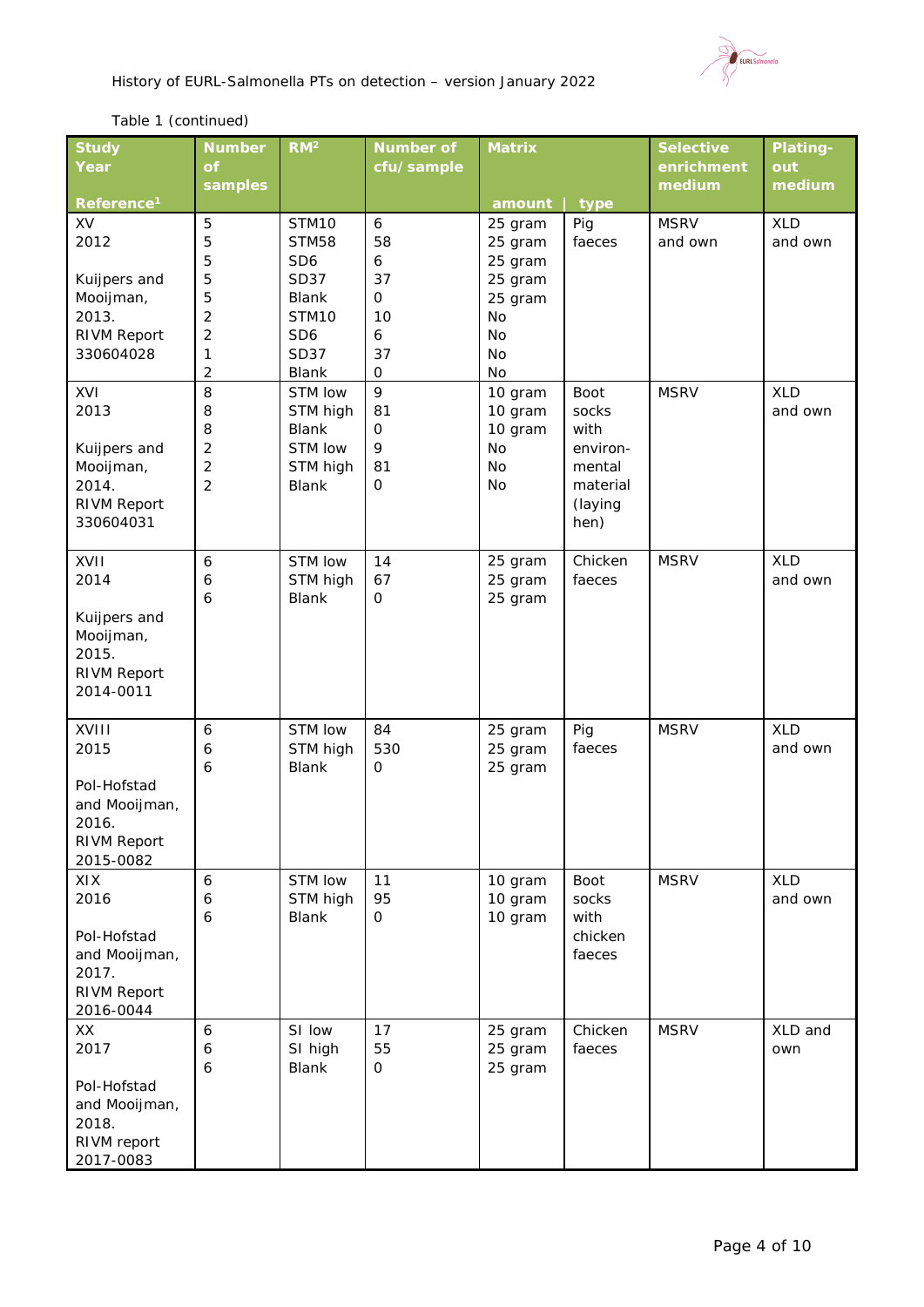

#### *Table 1 (continued)*

| <b>Study</b><br>Year   | <b>Number</b><br>of | RM <sup>2</sup> | <b>Number of</b><br>cfu/sample | <b>Matrix</b> |         | <b>Selective</b><br>enrichment | <b>Plating-</b><br>out |
|------------------------|---------------------|-----------------|--------------------------------|---------------|---------|--------------------------------|------------------------|
|                        | samples             |                 |                                |               |         | medium                         | medium                 |
| Reference <sup>1</sup> |                     |                 |                                | amount        | type    |                                |                        |
| Combined               | 6                   | STM low         | 5                              | n.a.          | Hygiene | <b>MSRV</b>                    | XLD and                |
| Food-PPS-2017          | 6                   | STM high        | 107                            |               | swabs   |                                | own                    |
|                        | 6                   | <b>Blank</b>    | $\Omega$                       |               |         |                                |                        |
| Pol-Hofstad            |                     |                 |                                |               |         |                                |                        |
| and Mooijman.          |                     |                 |                                |               |         |                                |                        |
| 2018.                  |                     |                 |                                |               |         |                                |                        |
| RIVM report            |                     |                 |                                |               |         |                                |                        |
| 2018-0021              |                     |                 |                                |               |         |                                |                        |
| PPS-2018               | 6                   | SI low          | 10                             | 10 gram       | Boot    | <b>MSRV</b>                    | XLD and                |
|                        | 6                   | SI high         | 53                             | 10 gram       | socks   |                                | own                    |
| Pol-Hofstad            | 6                   | <b>Blank</b>    | 0                              | 10 gram       | with    |                                |                        |
| and Mooijman,          |                     |                 |                                |               | chicken |                                |                        |
| 2019.                  |                     |                 |                                |               | faeces  |                                |                        |
| RIVM report            |                     |                 |                                |               |         |                                |                        |
| 2019-0028              |                     |                 |                                |               |         |                                |                        |
| PPS-2019               | 4                   | STM low         | 19                             | 25 gram       | Chicken | <b>MSRV</b>                    | XLD and                |
|                        | 6                   | STM high        | 30                             | 25 gram       | faeces  |                                | own                    |
| Pol-Hofstad            | $\overline{4}$      | Negative        | $\Omega$                       | 25 gram       |         |                                |                        |
| and Mooijman,<br>2020. |                     |                 |                                |               |         |                                |                        |
| RIVM report            |                     |                 |                                |               |         |                                |                        |
| 2020-137               |                     |                 |                                |               |         |                                |                        |
| Combined PPS-          | $\overline{4}$      | STM low         | $\overline{7}$                 | n.a.          | Hygiene | <b>MSRV</b>                    | XLD and                |
| Food-2020              | 6                   | STM high        | 47                             |               | swabs   |                                | own                    |
|                        | 4                   | Negative        | $\mathbf{O}$                   |               |         |                                |                        |
| Pol-Hofstad            |                     |                 |                                |               |         |                                |                        |
| and Mooijman,          |                     |                 |                                |               |         |                                |                        |
| 2021.                  |                     |                 |                                |               |         |                                |                        |
| RIVM report            |                     |                 |                                |               |         |                                |                        |
| 2020-0204              |                     |                 |                                |               |         |                                |                        |
| PPS-2021               | 4                   | SI low          | 12                             | 10 gram       | Boot    | <b>MSRV</b>                    | XLD and                |
|                        | $\boldsymbol{6}$    | SI high         | 31                             | 10 gram       | socks   |                                | own                    |
| Pol-Hofstad            | $\overline{4}$      | Negative        | O                              | 10 gram       | with    |                                |                        |
| and Mooijman,          |                     |                 |                                |               | Chicken |                                |                        |
| 2022.                  |                     |                 |                                |               | faeces  |                                |                        |
| RIVM report            |                     |                 |                                |               |         |                                |                        |
| 2020-xxx               |                     |                 |                                |               |         |                                |                        |

1 Reports can be found at the EURL-*Salmonella* website[: http://www.eurlsalmonella.eu/Publications](http://www.eurlsalmonella.eu/Publications)

2 In the studies organised from 1995 to 2010, the RMs existed of gelatine capsules containing artificially contaminated milk powder. In the studies organised from 2011 to 2013, the RMs existed of lenticule discs (HPA, UK). In the studies organised since 2013, no RM were used but samples were artificially contaminated at the EURL-*Salmonella* with a diluted culture.

<sup>3</sup> Faeces mixed (1:1) with a solution of peptone/glycerol. Final concentration glycerol in the faeces mixture was 15%(v/v).

 $*$  =With antibiotics

\*\* =Naturally contaminated chicken faeces with *Salmonella*

\*\*\* =Naturally contaminated dust with *Salmonella*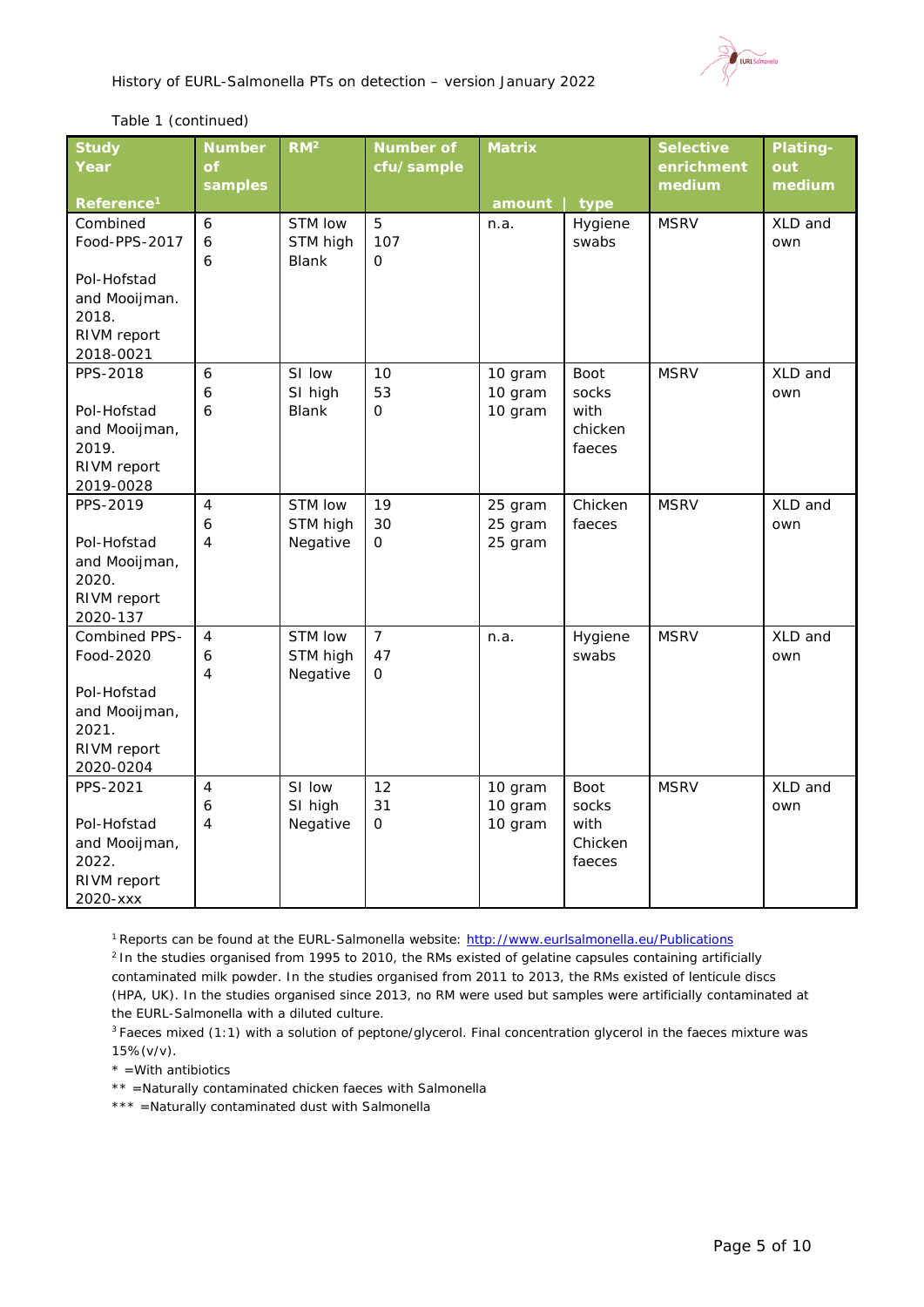

#### *Table 2 EURL-*Salmonella *PTs on the detection of* Salmonella *in food samples.*

| <b>Study</b>           | <b>Number</b>           | RM <sup>2</sup>   | <b>Number of</b> | <b>Matrix</b> |              | <b>Selective</b> | Plating-   |
|------------------------|-------------------------|-------------------|------------------|---------------|--------------|------------------|------------|
| Year                   | $\mathbf{f}$            |                   | cfu/sample       |               |              | enrichment       | out        |
|                        | samples                 |                   |                  |               |              | <b>Medium</b>    | medium     |
| Reference <sup>1</sup> |                         |                   |                  | amount        | type         |                  |            |
| T                      | 5                       | STM10             | 9                | 10 gram       | Minced beef  | RVS,             | <b>XLD</b> |
| 2006                   | 5                       | <b>STM100</b>     | 98               | 10 gram       |              | MKTTn,           | and own    |
|                        | 5                       | <b>SE100</b>      | 74               | 10 gram       |              | <b>MSRV</b>      |            |
|                        | 5                       | <b>SE500</b>      | 519              | 10 gram       |              | and own          |            |
|                        | 5                       | Blank             | $\mathbf 0$      | 10 gram       |              |                  |            |
| Kuijpers et al.,       | 3                       | STM10             | 9                | No            |              |                  |            |
| 2007.                  | $\overline{2}$          | <b>SE100</b>      | 98               | No            |              |                  |            |
| <b>RIVM Report</b>     | 1                       | <b>SE500</b>      | 519              | No            |              |                  |            |
| 330604003              | $\mathbf 2$             | SPan <sub>5</sub> | 5                | No            |              |                  |            |
|                        | $\overline{2}$          | Blank             | $\mathbf 0$      | No            |              |                  |            |
| $\mathbf{H}$           | 5                       | STM5              | $\overline{4}$   | 10 gram       | Minced beef  | RVS,             | <b>XLD</b> |
| 2007                   | 5                       | <b>STM50</b>      | 40               | 10 gram       |              | MKTTn,           | and own    |
|                        | 5                       | <b>SE10</b>       | $\overline{7}$   | 10 gram       |              | <b>MSRV</b>      |            |
|                        | 5                       | <b>SE100</b>      | 71               | 10 gram       |              | and own          |            |
|                        | 5                       | <b>Blank</b>      | $\mathsf{O}$     | 10 gram       |              |                  |            |
| Kuijpers et al.,       | $\sqrt{3}$              | STM <sub>5</sub>  | 4                | No            |              |                  |            |
| 2008.                  | $\overline{2}$          | <b>SE10</b>       | $\overline{7}$   | No            |              |                  |            |
| <b>RIVM Report</b>     | 1                       | <b>SE100</b>      | 71               | No            |              |                  |            |
| 330604010              | $\mathbf 2$             | SPan <sub>5</sub> | $\overline{7}$   | No            |              |                  |            |
|                        | $\overline{2}$          | Blank             | $\mathbf 0$      | No            |              |                  |            |
| $\mathbf{III}$         | 5                       | STM5              | 6                | 10 gram       | Minced       | RVS,             | <b>XLD</b> |
| 2009                   | 5                       | <b>STM50</b>      | 54               | 10 gram       | chicken meat | MKTTn,           | and own    |
|                        | 5                       | <b>SE20</b>       | 12               | 10 gram       |              | <b>MSRV</b>      |            |
|                        | 5                       | <b>SE100</b>      | 50               | 10 gram       |              | and own          |            |
|                        | 5                       | Blank             | $\mathsf O$      | 10 gram       |              |                  |            |
| Kuijpers et al.,       | $\sqrt{3}$              | STM5              | 6                | No            |              |                  |            |
| 2010.                  | $\overline{2}$          | <b>SE20</b>       | 12               | No            |              |                  |            |
| <b>RIVM Report</b>     | $\mathbf{1}$            | <b>SE100</b>      | 50               | No            |              |                  |            |
| 330604017              | $\mathbf 2$             | SPan <sub>5</sub> | 6                | No            |              |                  |            |
|                        | $\overline{\mathbf{c}}$ | Blank             | $\mathsf{O}$     | No            |              |                  |            |
| IV                     | 8                       | STM5              | $\boldsymbol{6}$ | 25 gram       | Minced       | RVS,             | <b>XLD</b> |
| 2010                   | 8                       | <b>STM50</b>      | 55               | 25 gram       | pork/beef    | MKTTn,           | and own    |
|                        | 8                       | Blank             | $\mathbf 0$      | 25 gram       | meat         | <b>MSRV</b>      |            |
| Kuijpers et al.,       | $\mathbf{3}$            | STM5              | 6                | No            |              | and own          |            |
| 2011.                  | 1                       | <b>STM50</b>      | 55               | No            |              |                  |            |
| <b>RIVM Report</b>     | $\mathbf{1}$            | <b>Blank</b>      | 0                | No            |              |                  |            |
| 330604020              |                         |                   |                  |               |              |                  |            |
|                        |                         |                   |                  |               |              |                  |            |
| V                      | 5                       | STM6              | 6                | 25 gram       | Minced       | RVS,             | <b>XLD</b> |
| 2011                   | 5                       | <b>STM61</b>      | 61               | 25 gram       | pork/beef    | MKTTn,           | and own    |
|                        | 5                       | SE8               | 8                | 25 gram       | meat         | <b>MSRV</b>      |            |
|                        | 5                       | <b>SE51</b>       | 51               | 25 gram       |              | and own          |            |
| Kuijpers et al.,       | 5                       | <b>Blank</b>      | 0                | 25 gram       |              |                  |            |
| 2012.                  | $\overline{2}$          | STM6              | 6                | No            |              |                  |            |
| <b>RIVM Report</b>     | $\overline{2}$          | SE8               | 8                | No            |              |                  |            |
| 330604025              | 1                       | <b>SE51</b>       | 51               | No            |              |                  |            |
|                        | $\overline{c}$          | Blank             | 0                | No            |              |                  |            |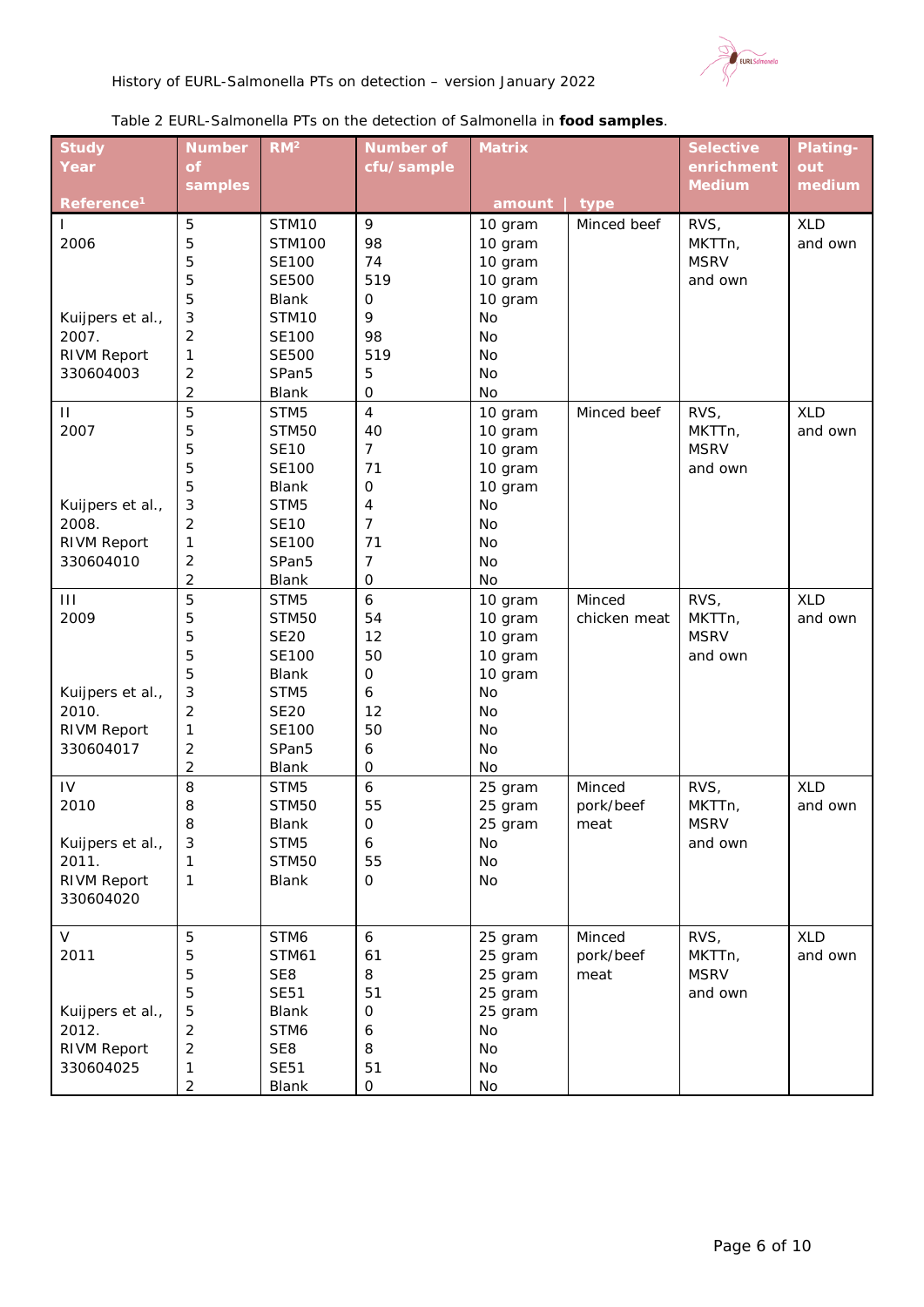

# *Table 2 (continued)*

| <b>Study</b><br>Year                                                                           | <b>Number</b><br><b>of</b> | RM <sup>2</sup>                     | <b>Number of</b><br>cfu/sample | <b>Matrix</b>                 |                        | <b>Selective</b><br>enrichment                             | <b>Plating-</b><br>out |
|------------------------------------------------------------------------------------------------|----------------------------|-------------------------------------|--------------------------------|-------------------------------|------------------------|------------------------------------------------------------|------------------------|
| Reference <sup>1</sup>                                                                         | samples                    |                                     |                                | amount   type                 |                        | <b>Medium</b>                                              | medium                 |
| VI<br>2013<br>Kuijpers et al.,<br>2014.<br><b>RIVM Report</b><br>2014-0010                     | 6<br>6<br>6                | SI low<br>SI high<br><b>Blank</b>   | 11<br>104<br>$\mathbf 0$       | 25 gram<br>25 gram<br>25 gram | Minced<br>chicken meat | RVS,<br>MKTTn,<br><b>MSRV</b>                              | <b>XLD</b><br>and own  |
| VII<br>2015<br>Kuijpers et al.,<br>2016.<br><b>RIVM Report</b><br>2016-0042                    | 6<br>6<br>6                | SE low<br>SE high<br><b>Blank</b>   | 21<br>101<br>$\mathbf 0$       | 25 gram<br>25 gram<br>25 gram | Whole liquid<br>egg    | <b>MKTTn</b><br>and<br><b>RVS</b><br>or/and<br><b>MSRV</b> | <b>XLD</b><br>and own  |
| VIII<br>2016<br>Kuijpers et al.,<br>2017.<br>RIVM Report<br>2017-0081                          | 6<br>6<br>6                | SSt low<br>SSt high<br><b>Blank</b> | 16<br>73<br>$\mathsf O$        | 25 gram<br>25 gram<br>25 gram | Minced<br>chicken meat | <b>MKTTn</b><br>and<br><b>RVS</b><br>or/and<br><b>MSRV</b> | <b>XLD</b><br>and own  |
| Combined<br>Food-PPS-2017<br>Pol-Hofstad<br>and Mooijman,<br>2018.<br>RIVM report<br>2018-0021 | 6<br>6<br>6                | STM low<br>STM high<br><b>Blank</b> | 5<br>107<br>$\mathsf O$        | n.a.                          | Hygiene<br>swabs       | <b>MSRV</b>                                                | <b>XLD</b><br>and own  |
| Combined<br>Food-Feed<br>2019<br>Diddens and<br>Mooijman,<br>2019.<br>RIVM report<br>2019-0134 | 6<br>6<br>6                | STm low<br>STm high<br>Negative     | 10<br>105<br>$\mathsf{O}$      | 25 gram<br>25 gram<br>25 gram | Flaxseed               | MKTTn and<br>RVS or/and<br><b>MSRV</b>                     | <b>XLD</b><br>and own  |
| Food<br>2021<br>Diddens and<br>Mooijman,<br>2021.<br>RIVM report<br>2021-0128                  | 6<br>4<br>4                | SE low<br>SE high<br>Negative       | 10<br>69<br>$\mathbf 0$        | 25 gram<br>25 gram<br>25 gram | Liquid whole<br>egg    | MKTTn and<br>RVS or/and<br><b>MSRV</b>                     | <b>XLD</b><br>and own  |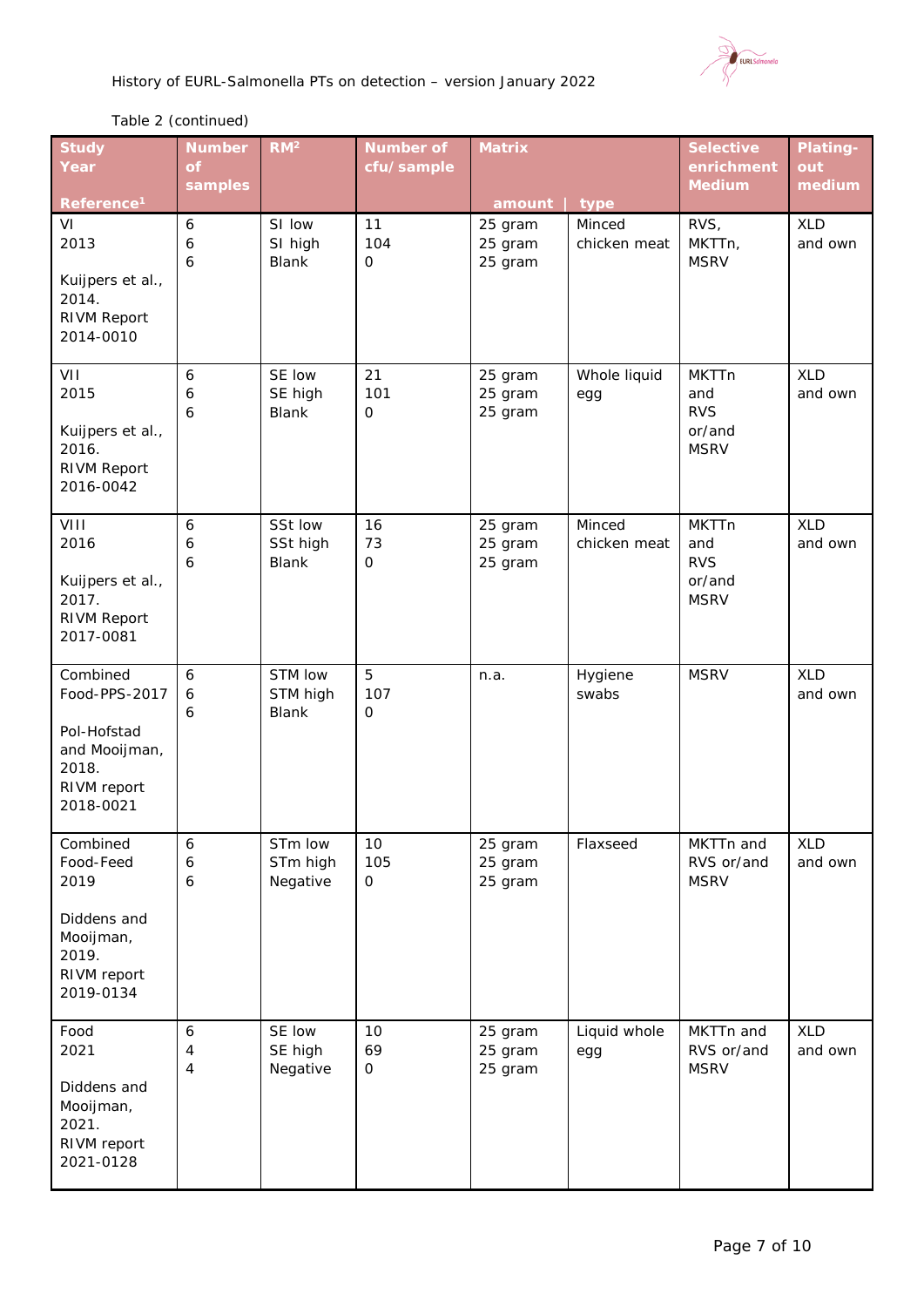

<sup>1</sup> Reports can be found at the EURL-Salmonella website[: http://www.eurlsalmonella.eu/Publications](http://www.eurlsalmonella.eu/Publications) <sup>2</sup> In the studies organised from 1995 to 2010, the RMs existed of gelatine capsules containing artificially contaminated milk powder. In the studies organised from 2011 to 2013, the RMs existed of lenticule discs (HPA, UK). In the studies organised since 2013, no RM were used but samples were artificially contaminated at the EURL with a diluted culture.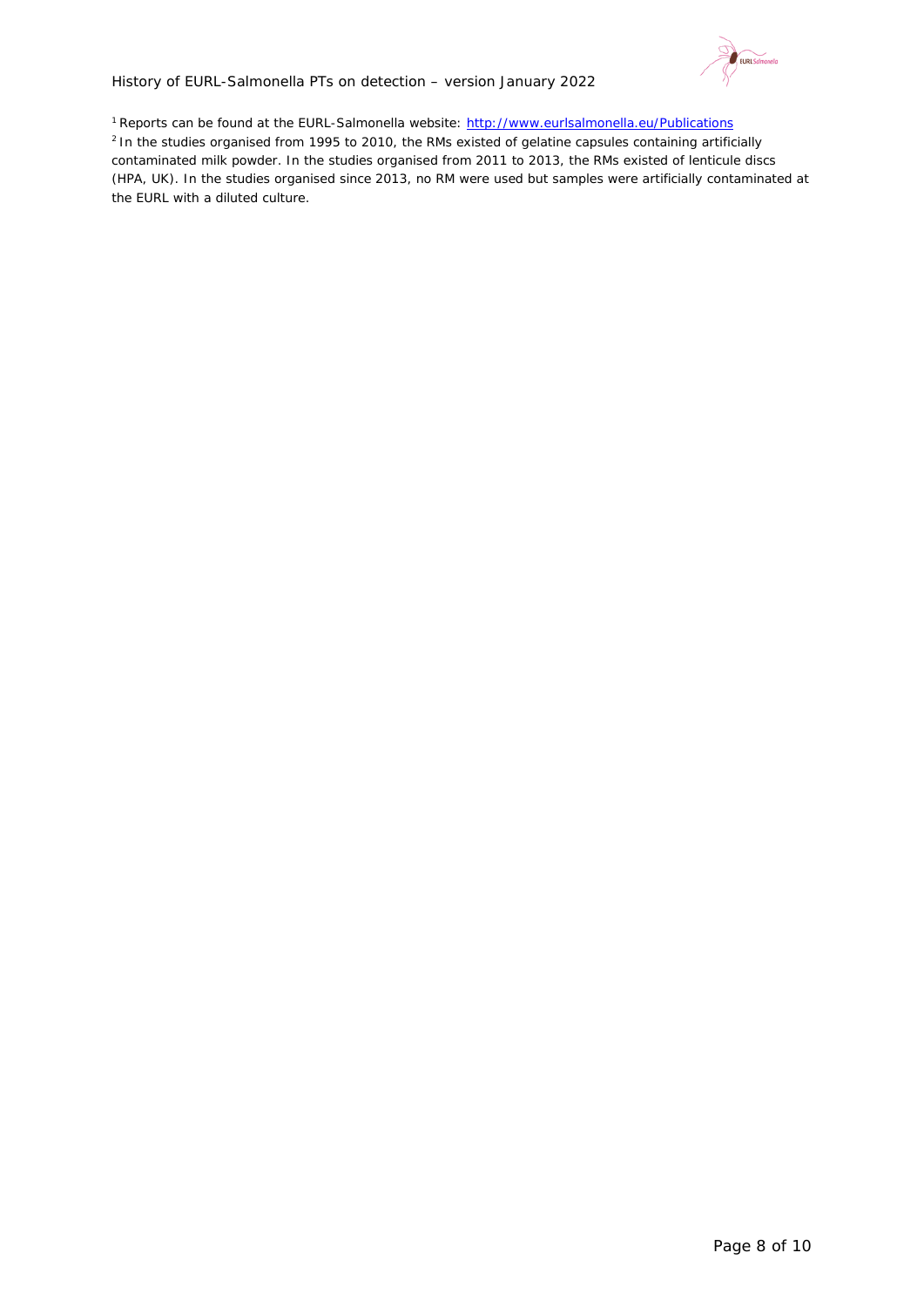

#### *Table 3 EURL-*Salmonella *PTs on the detection of* Salmonella *in animal feed samples.*

| <b>Study</b>                                                                                   | <b>Number</b>                                     | RM <sup>2</sup>                                                                                     | <b>Number of</b>                                            | <b>Matrix</b>                                                                       |                                                                     | <b>Selective</b>                         | Plating-              |
|------------------------------------------------------------------------------------------------|---------------------------------------------------|-----------------------------------------------------------------------------------------------------|-------------------------------------------------------------|-------------------------------------------------------------------------------------|---------------------------------------------------------------------|------------------------------------------|-----------------------|
| Year                                                                                           | of<br>samples                                     |                                                                                                     | cfu/sample                                                  |                                                                                     |                                                                     | enrichment<br>medium                     | out<br>medium         |
| Reference <sup>1</sup>                                                                         |                                                   |                                                                                                     |                                                             | amount   type                                                                       |                                                                     |                                          |                       |
| $\mathbf{I}$<br>2008<br>Kuijpers et al.,<br>2009.<br><b>RIVM Report</b>                        | 5<br>5<br>5<br>5<br>5<br>3<br>$\overline{c}$<br>1 | STM5<br><b>STM50</b><br><b>SE20</b><br><b>SE100</b><br>Blank<br>STM5<br><b>SE20</b><br><b>SE100</b> | 5<br>43<br>15<br>48<br>$\mathsf{O}\xspace$<br>5<br>15<br>48 | 25 gram<br>25 gram<br>25 gram<br>25 gram<br>25 gram<br>No<br><b>No</b><br><b>No</b> | Chicken feed<br>(mixed<br>grains)                                   | RVS,<br>MKTTn,<br><b>MSRV</b><br>and own | <b>XLD</b><br>and own |
| 330604012                                                                                      | $\overline{c}$<br>$\overline{c}$                  | SPan <sub>5</sub><br>Blank                                                                          | 5<br>$\mathbf 0$                                            | <b>No</b><br>No                                                                     |                                                                     |                                          |                       |
| $\mathbf{\mathsf{H}}$<br>2012<br>Kuijpers et al.,<br>2013.<br><b>RIVM Report</b><br>330604029  | 6<br>6<br>6<br>$\overline{2}$<br>1<br>2           | SE8<br><b>SE50</b><br><b>Blank</b><br>SE8<br><b>SE50</b><br>Blank                                   | 8<br>50<br>0<br>8<br>50<br>$\mathsf{O}\xspace$              | 25 gram<br>25 gram<br>25 gram<br>No<br>No<br>No                                     | Chicken feed<br>(Poultry<br>feed, mixed<br>meal for<br>laying hens) | RVS,<br>MKTTn,<br><b>MSRV</b><br>and own | <b>XLD</b><br>and own |
| $\mathbf{III}$<br>2014<br>Kuijpers et al.,<br>2015.<br><b>RIVM Report</b><br>2015-0080         | $\boldsymbol{6}$<br>6<br>6                        | SSE low<br>SSE high<br><b>Blank</b>                                                                 | 20<br>61<br>$\mathsf{O}$                                    | 25 gram<br>25 gram<br>25 gram                                                       | Chicken feed                                                        | RVS,<br>MKTTn,<br><b>MSRV</b>            | <b>XLD</b><br>and own |
| Feed-2018<br>Kuijpers and<br>Mooijman,<br>2019.<br><b>RIVM Report</b><br>2018-0023             | $\boldsymbol{6}$<br>6<br>6                        | SMb low<br>SMb high<br><b>Blank</b>                                                                 | $(0 - 0, 7)$<br>$(0, 4 - 3)$<br>$\mathbf 0$                 | 25 gram<br>25 gram<br>25 gram                                                       | Chicken feed                                                        | RVS,<br>MKTTn,<br><b>MSRV</b>            | <b>XLD</b><br>and own |
| Combined<br>Food-Feed<br>2019<br>Diddens and<br>Mooijman,<br>2019.<br>RIVM report<br>2019-0134 | $\boldsymbol{6}$<br>6<br>6                        | STm low<br>STm high<br>Negative                                                                     | 10<br>105<br>$\mathbf 0$                                    | 25 gram<br>25 gram<br>25 gram                                                       | Flaxseed                                                            | MKTTn and<br>RVS or/and<br><b>MSRV</b>   | <b>XLD</b><br>and own |

1 Reports can be found at the EURL-*Salmonella* website[: http://www.eurlsalmonella.eu/Publications](http://www.eurlsalmonella.eu/Publications) <sup>2</sup> In the studies organised from 1995 to 2010, the RMs existed of gelatine capsules containing artificially contaminated milk powder. In the studies organised from 2011 to 2013, the RMs existed of lenticule discs (HPA, UK). In the studies organised since 2013, no RM were used but samples were artificially contaminated at the EURL with a diluted culture.